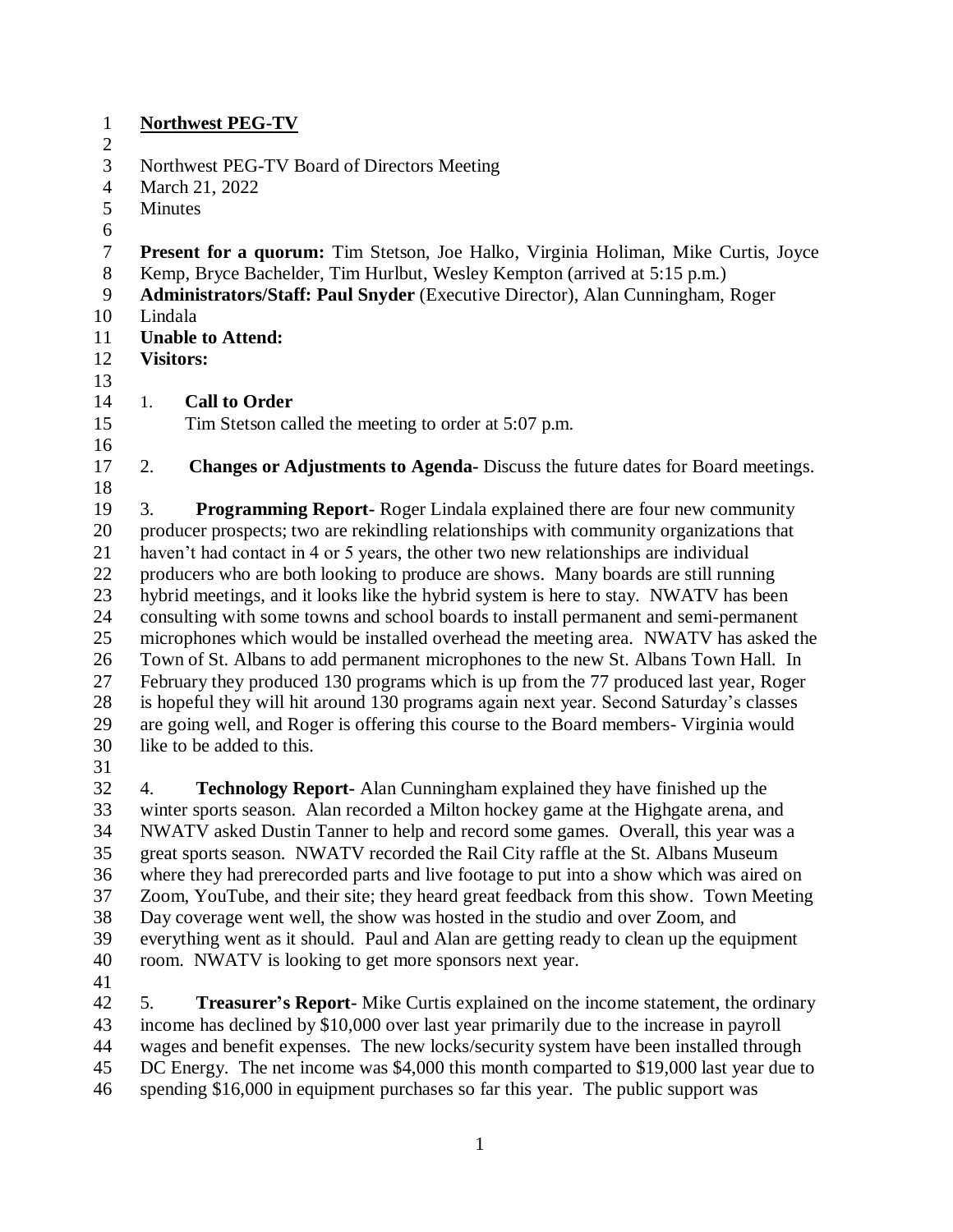\$74,000 which was a 4.3% increase over last year and NWATV was worried to have a 50% decline in support due to Comcast. The income is up which was not expected. The Interfy paperwork was signed and should be in effect, Paul confirmed he can see it when he is looking at the balances. \$100,000 was transferred to the money market, and next month Mike will do a quarterly review with the Board. Mike will most likely recommend making another mortgage reduction. Mike did not see anything out of the ordinary on the check detail.

## **Bryce Bachelder made the motion to move approve the Treasurer's report as presented; Wesley Kempton seconded the motion. The motion carried 7-0-1 Mike Curtis abstained.**

 6. **Executive Director's Report**- Paul Snyder explained now that they have the LiveView equipment, they have ended their service agreement with GlobalNet. For statewide news, Gov. Scott approved \$300,000 to go to Access TV's across the state of VT the VAN board will split this across the access stations, NWATV will received \$12,500. This money will help offset loss in cable revenue and NWATV will have this as a back up funding source. There is \$600,000 requested for next year and they will see what the outcome will be. The Panasonic kits from Access AV were recently shipped and should be delivered soon which will conclude all the FY22 purchases. There is a new type of microphone that is suspended above the meeting, and the voice quality is much better. They are looking to have these mics permanently installed at the locations which would save setup time and make the production better. NWATV will be testing and then will be looking for approvals from boards for an all included system from their building and allow for someone to be in-house from NWATV to run cameras. Paul explained he is super proud of the team and the number of games recorded. NWATV was asked by Milton hockey to cover playoff games at the Highgate arena. The transition from Facebook to YouTube was seamless and the response was great as people can access the games on their TV or phone. The platform and quality are better and does not cut out when there is music. Paul Snyder explained spring sports are coming up, and they will not be able to cover all the games, and they may cover a game of the week. Some of the Franklin County high schools play each other so they could get two Franklin County teams recorded at once. Town Meeting Day was great and successful and ran smooth! Paul recounted when he started, Town Meeting Day was a hectic day. Richard Copperwaith and Bridget Higdon from the Messenger were on the show to produce. The security system is still being installed, and once finished all employees will receive a key card. DC Energy is still working on this project. Paul explained it is a couple buttons to inactivate or reactivate a card and he can monitor the cards remotely. 

7. **New Business**-

 a. **Board Member Policy Adjustment-** Currently in the Board Bylaws, it states if a Board member is unexcused 1 time they can be excused from the Board. The Board is looking to change this to 3 unexcused absences and they can be excused. If a Board member would like to resign, they will have to submit their resignation in writing to the Board Secretary.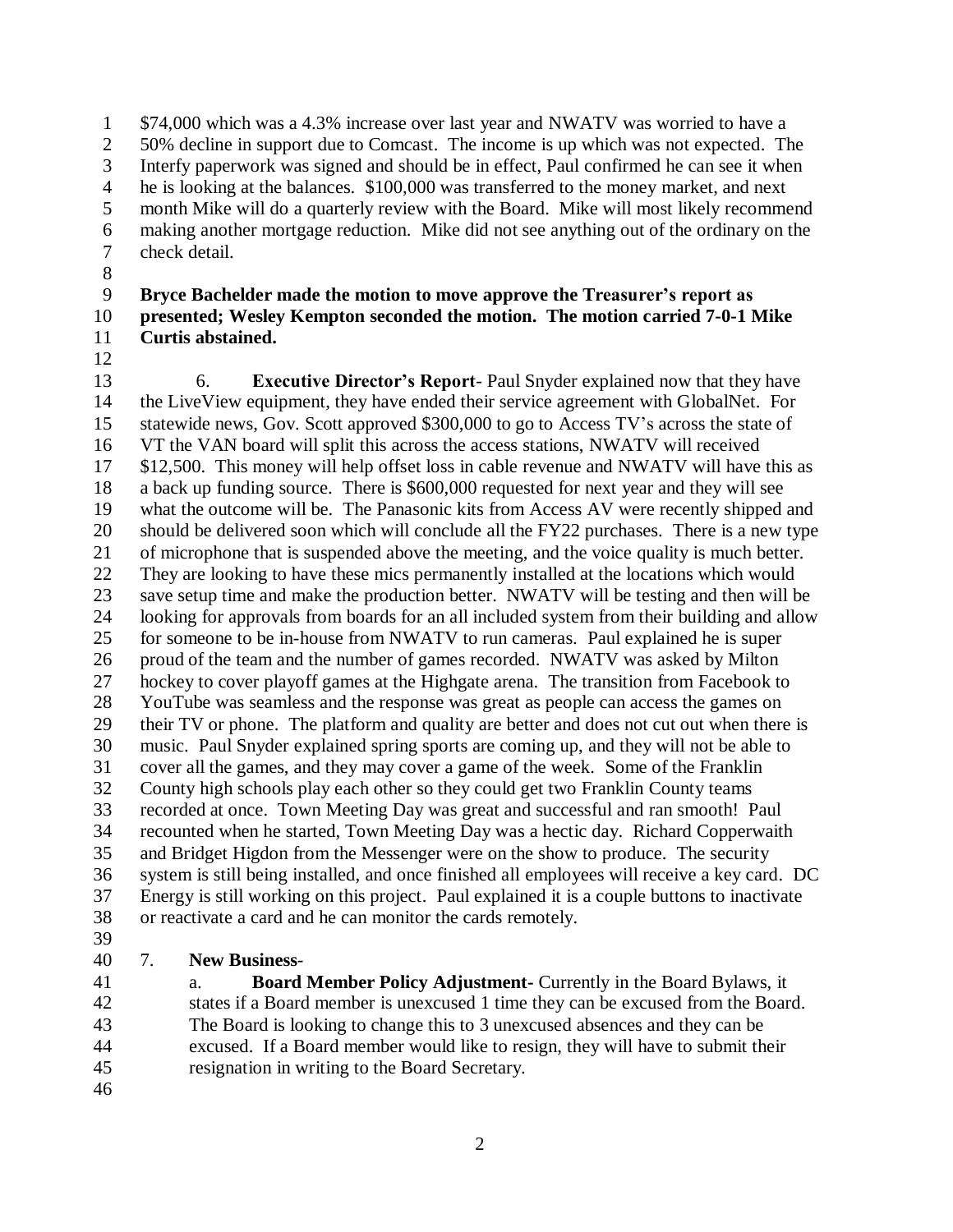**Tim Hurlbut made the motion to change the number of unexcused absences in the bylaws from 1 unexcused absence to 3 unexcused absences. The motion passed unanimously.** 

 b. **eSports Equipment Discussion-** Paul explained Alan put together a proposal for four workstations for eSports. eSports is gaming through a workstation (computer). This equipment would double as additional editing computers for the classes that are being taught at NWATV. There is a want for kids, adults, and students to play video games in a competitive way. The class Alan teaches at MVU has grown over the course of the year and would be good for the station. This unique opportunity would put NWATV apart from other access stations. This is also a great Segway to get people into programming. Alan has been a gamer for several years and has done his own streaming and managing his own YouTube channel. This is a great time to learn transferrable skills, with camera operating, editing, and commentating and behind the scenes. NWATV could use these eGaming stations to host clubs, classes, and camps which could help expand NWATV's services. The cost of the equipment is around \$2,000 per station which includes a monitor, headset, keyboard, mouse, desk, capture card. Paul is proposing a little more than \$8,000 to get 4 stations set up but can be used as a backup for editing courses.

## **Joe Halko made the motion to purchase the eSports Equipment as explained and not to exceed \$10,000; Mike Curtis seconded the motion. The motion carried 8-0-0.**

c. **Public Comment**- None.

## 8. **Old Business**

 a. **Renal Policy**- Paul Snyder followed up with the bookkeeper inquiring if there are any policies on pay for an employee to also do contracting work and receiving extra money. The bookkeeper explained they can get a stipend or a bonus or a different rate of pay for these services, there is no rules that stop compensation as a commission or a bonus. NWATV should create a policy for videographers or member of the public to rent equipment beyond what they will rent out for, and can charge a fee. The addition on the rental policy will be if a videographer was contracted by a production company to allow their videographer to do this work, the production company could contract NWATV and then NWATV could then pay the employee. Currently, there is not a policy that exists in VT to adopt something like this to protect themselves and the community at large, NWATV could also add that they can use what they record. Paul will do some research regarding a rental policy and will bring it back to the Board. It was asked if NWATV has a non-compete policy, and NWATV does not have this type of policy. They will look to change the videographer policy to say paid staff can still follow the rental policy.

 b. **Board Member Search-** So far, there have been two inquiries and Paul will pass them along to Tim. The two people will be invited to a future Board meeting for an introduction and to move forward from there. Tim Stetson has not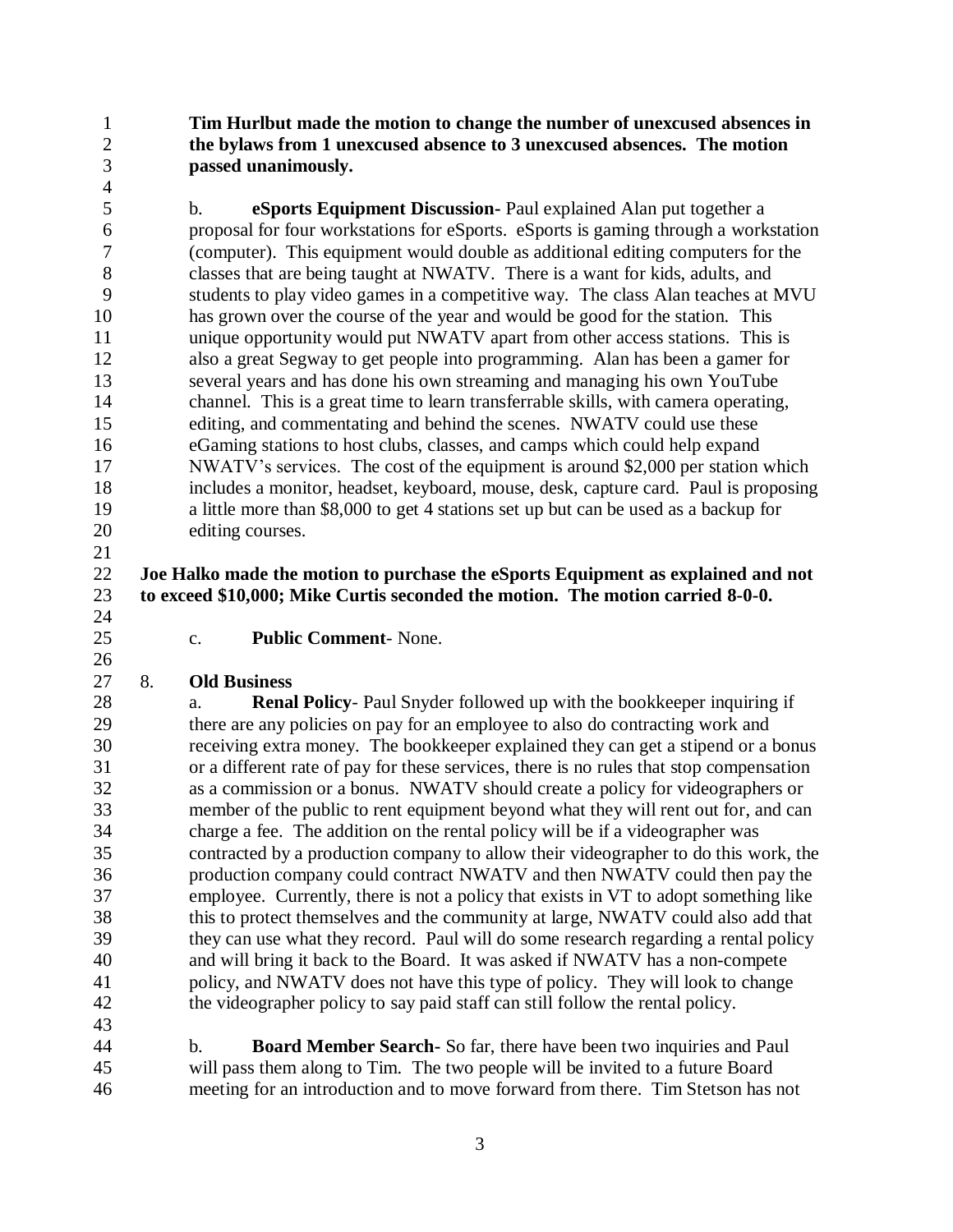| 1<br>$\mathbf{2}$<br>3 |       | yet had a chance to meet with them yet. Currently there is one open spot as they<br>have a maximum of 9 Board positions. There may been to be a selection process to<br>determine, and in the fall there will be another open spot if the second candidate is |                       |
|------------------------|-------|---------------------------------------------------------------------------------------------------------------------------------------------------------------------------------------------------------------------------------------------------------------|-----------------------|
| $\overline{4}$         |       | still interested to be on the Board during the Board elections.                                                                                                                                                                                               |                       |
| 5<br>6                 |       | <b>COVID-19 Protocol Update-Paul Snyder explained this item is a</b><br>$C_{\bullet}$                                                                                                                                                                         |                       |
| $\tau$<br>$8\,$        |       | placeholder on the agenda. Some staff have been out due to catching COVID, and<br>staff have been able to cover. So far, this has been the hardest the station has been                                                                                       |                       |
| 9<br>10<br>11          |       | hit, and it hasn't been that bad because staff have been working together. Paul<br>thanked Tim Stetson to be able to bounce emails back and forth on COVID<br>recommendations.                                                                                |                       |
| 12                     |       |                                                                                                                                                                                                                                                               |                       |
| 13                     | 9.    | <b>Approval of Minutes-</b> 2/21/2022 minutes were attached.                                                                                                                                                                                                  |                       |
| 14                     |       |                                                                                                                                                                                                                                                               |                       |
| 15<br>16               |       | Mike Curtis made the motion to approve the minutes of February 21, 2021, as<br>presented; Joe Halko seconded the motion. The motion carried 8-0-0.                                                                                                            |                       |
| 17                     |       |                                                                                                                                                                                                                                                               |                       |
| 18                     |       | New dates for meetings- On April 18 <sup>th</sup> Paul Snyder will be out of state but accessible, he                                                                                                                                                         |                       |
| 19                     |       | would like to do one more Zoom meeting and then after that meeting would like to                                                                                                                                                                              |                       |
| 20                     |       | transition to hybrid meetings. The June 20 <sup>th</sup> meeting Paul is looking to reschedule to June                                                                                                                                                        |                       |
| 21                     |       | $27th$ as he will be on vacation. Paul will investigate adopting the online meeting option for                                                                                                                                                                |                       |
| 22                     |       | Board members to ensure it will be okay to do hybrid meetings.                                                                                                                                                                                                |                       |
| 23                     |       |                                                                                                                                                                                                                                                               |                       |
| 24                     | 10.   | <b>Executive Session</b>                                                                                                                                                                                                                                      |                       |
| 25                     |       |                                                                                                                                                                                                                                                               |                       |
| 26                     | None. |                                                                                                                                                                                                                                                               |                       |
| 27                     |       |                                                                                                                                                                                                                                                               |                       |
| 28                     | 11.   | <b>Adjourn</b>                                                                                                                                                                                                                                                |                       |
| 29                     |       |                                                                                                                                                                                                                                                               |                       |
| 30                     |       | Bryce Bachelder made the motion to adjourn at 6:38 pm; Joe Halko seconded the                                                                                                                                                                                 |                       |
| 31                     |       | motion. The motion carried 8-0-0.                                                                                                                                                                                                                             |                       |
| 32                     |       |                                                                                                                                                                                                                                                               |                       |
| 33                     |       |                                                                                                                                                                                                                                                               |                       |
| 34                     |       | Respectfully submitted,                                                                                                                                                                                                                                       |                       |
| 35                     |       |                                                                                                                                                                                                                                                               |                       |
| 36                     |       |                                                                                                                                                                                                                                                               |                       |
| 37                     |       | Brianne King, Board Recorder                                                                                                                                                                                                                                  |                       |
| 38                     |       |                                                                                                                                                                                                                                                               |                       |
| 39                     |       |                                                                                                                                                                                                                                                               |                       |
| 40                     |       |                                                                                                                                                                                                                                                               |                       |
| 41                     |       |                                                                                                                                                                                                                                                               |                       |
| 42                     |       | <b>Joe Halko, President</b>                                                                                                                                                                                                                                   | <b>Wesley Kempton</b> |
| 43                     |       |                                                                                                                                                                                                                                                               |                       |
| 44                     |       |                                                                                                                                                                                                                                                               |                       |
| 45<br>46               |       | <b>Tim Stetson, Vice President</b>                                                                                                                                                                                                                            | Virginia Holiman      |
|                        |       |                                                                                                                                                                                                                                                               |                       |